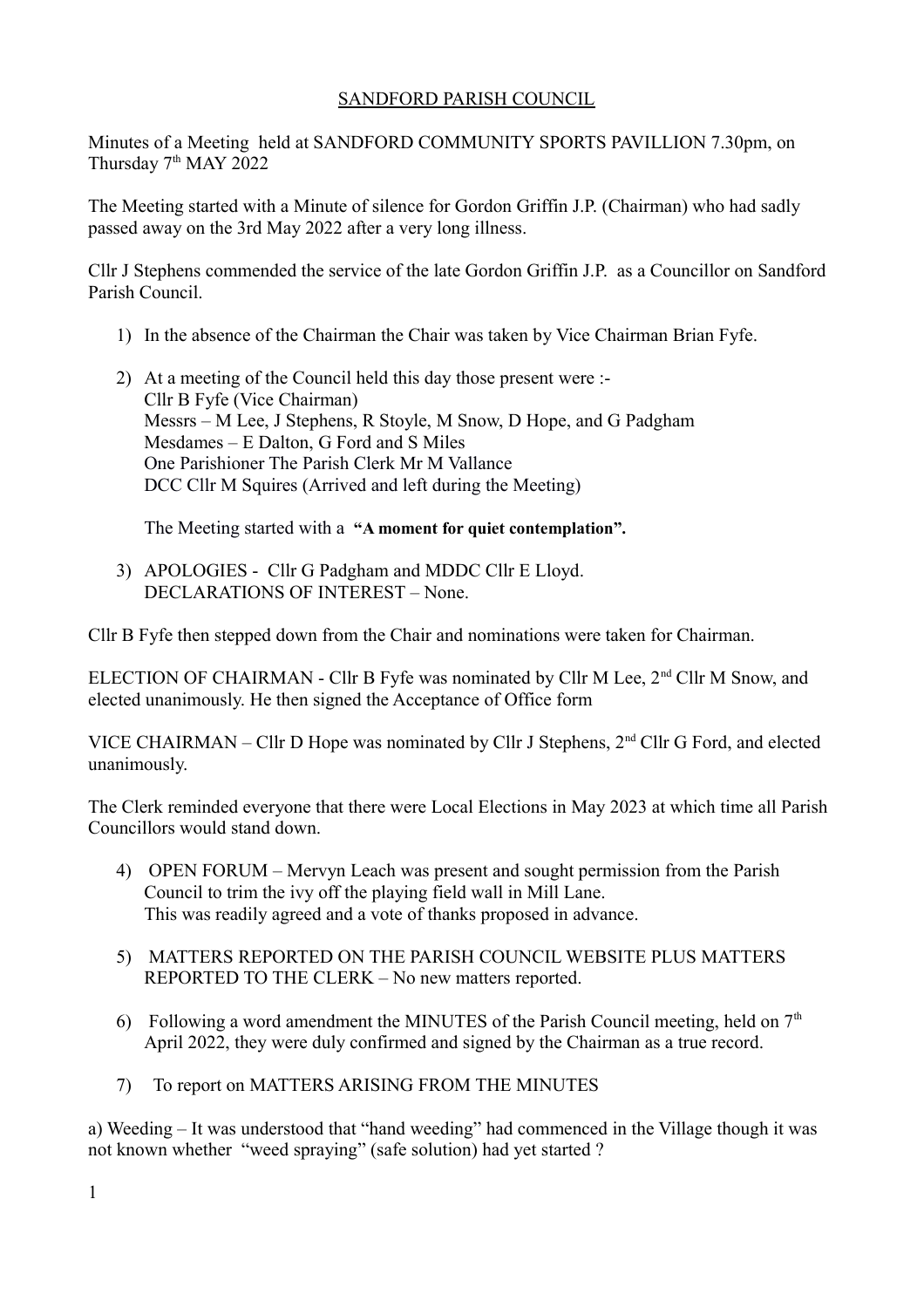b) Hard drive for PC Laptop – This had now been installed on the Parish Council Laptop.

c) 20's Plenty Signs – It was agreed to explore this suggestion and the Clerk was asked to contact Cllr G Padgham to suggest some suitable locations.

d) Flashing lights at Orchard Close (above Sandford School) still not repaired

6) POLICE MATTERS No new matters reported. The Clerk was asked to enquire when the Crediton Community Team would be visiting Sandford ?

## 7) REPLIES

a) Sandford Tennis Club (Chairman) - An email had been received stating that the Club currently maintained and kept the Court in good repair. It was felt that any suggestion to use the Court for Basket Ball would have a detrimental effect to the surface.

It was agreed a joint meeting with Sandford Tennis Club was needed to discuss the issues raised. b) DCC (Traffic issues in Sandford) - Although the report from the DCC Road Safety Officer Report had finally arrived this included some errors on the current layout.

The Clerk was asked to draw this to his attention.

c) MDDC (Use of locations on Planning Notices) – This matter was now being dealt with as a complaint by MDDC.

## 8) CORRESPONDENCE

a) DCC Highways Road Closures were noted :-

 $30<sup>th</sup>$  May - 1<sup>st</sup> June 2022 Back Lane (To provide new water service).

27th May 2022 for 2 days for Openreach.

b) Liz Toms had reported an Upton Hellions footpath issue on an application to change a footpath to at B.O.A.T.

The Chairman advised that Upton Hellions Parish Meeting were already dealing with the matter. c) MDDC – Possible re-location of Dog Bin – A meeting was to be arranged to discuss this matter.  $2<sup>nd</sup>$  Litter bin for Millennium Green – Although this matter had been reported there was no news to report.

9) SANDFORD COMMUNITY SPORTS PAVILION & PLAY AREA – See item 7(a).

10) RECEIVE REPORTS FROM COUNCILLORS & WORKING GROUPS

1. Play Area Sub Committee Meeting – A response was awaited imminently from the SUEZ Community Trust.

If the grant application was successful work would be able to commence on the two Sandford play area this summer.

- 2. Working Party Meeting to discuss the Sandford Platinum Jubilee Celebrations held on  $3<sup>rd</sup>$ May 2022 – Preparations were going well. A programme of events would be circulated to all homes in the Parish. A poster of events would also appear in the Crossing. Copy of Poster (Appendix1)
- 3. Raddon Group Cllr Stephens had attended the recent meeting at which speeding issues had been discussed together with pot holes, and other highway issues. There was a suggestion that group hold their meetings in other areas that they covered.
	- 11) PLANNING

22/00673/FULL Woodparks Farm Copplestone – Change of use of agricultural building to stables SITE MEETING – **NO OBJECTION**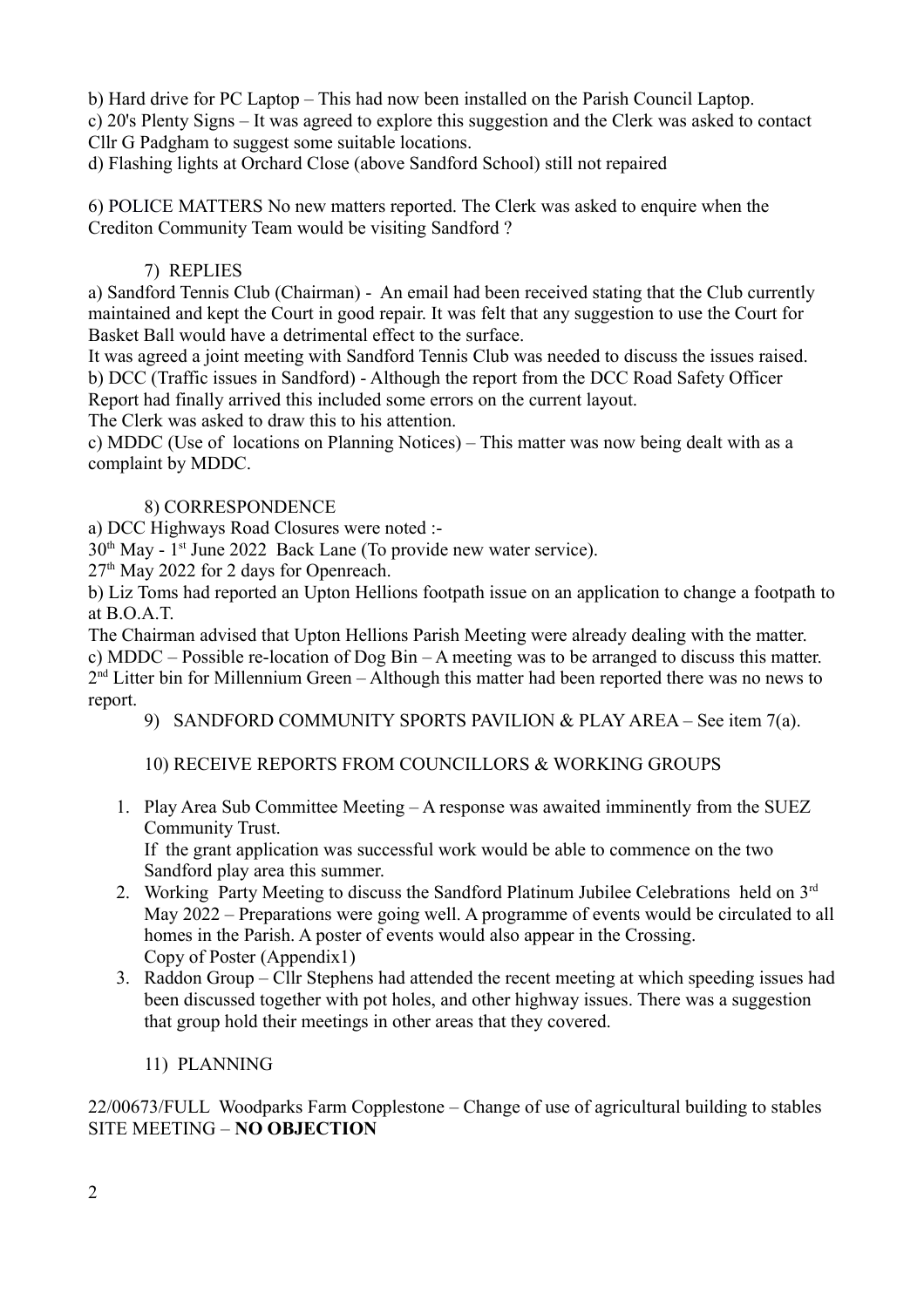22/00459/FULL Langlands Farm New Buildings Erection of 5dwellings following demolition of existing barns.

## **As this had formally been a PCNOU it was agreed NO OBJECTION**

22/00828/FULL 1 Brady Close Sandford

### Erection of dwelling **SITE MEETING TO BE CONVENED.**

Grant of planning permission 22/00281/FULL Acorns Crediton **NO OBJECTION**

Change of use of land to construction of horse arena

CERTIFICATE OF LAWFUL USE FOR A PROPOSED USE OR DEVELOPMENT

Certificate of Lawfulness for the proposed erection of single storey rear extension and loft conversion Location: 1 Snows Sandford Crediton

22/00605/PNAG Hare House Sandford

AGRICULTURAL/FORESTRY DEVELOPMENT prior Approval Not Required Prior notification for the formation of a track for the purposes of agriculture

### 12) RECEIPTS AND PAYMENT

#### **Receipts**

| Lloyds Bank April 2022 Interest)      | £0.11  |
|---------------------------------------|--------|
| Western Power Distribution (Wayleave) | £4.76  |
| HMRC (VAT refund)                     | £23.81 |

#### **Payments**

| Mr M Vallance Salary £475.00 (From 1 <sup>st</sup> April 2022) Hard drive £74.00, |         |
|-----------------------------------------------------------------------------------|---------|
| Scrapbook £23.17, replacement Laminator £15.47, Jubilee Pens £52.00               | £639.64 |
| Chris Cole (Internal Audit 2021-2022)                                             | £70.00  |
| Vision ICT Ltd (Website Hosting annual fee)                                       | £182.86 |
| Steve McCulloch (Grass cutting)                                                   | £97.51  |

Cheques signed by Cllrs Miles and Stoyle.

12c) Adoption of the Accounts for 2021/2022 and completion of the Annual Return (AGAR) for the External Auditor – The Clerk presented the accounts which were then formally adopted by the Meeting. Proposed Cllr Miles, 2<sup>nd</sup> Cllr Lee, and carried

13) ROADS AND FOOTPATHS – No new matters reported.

14) REVIEW OF DATA PROTECTION RULES (2018) – Discuss at the next Meeting.

15) BOUNDARY STONES – One stone had been completed and its location would need to be discussed and agreed.

16) ANY OTHER BUSINESS - None

17) Date of next Meeting  $9<sup>th</sup>$  June 2022 7.30pm at Sandford Community Sports Pavillion. (Jubilee Celebrations on  $2<sup>nd</sup>$  June 2022).

There being no other business the Chairman closed the Meeting at 10.08pm